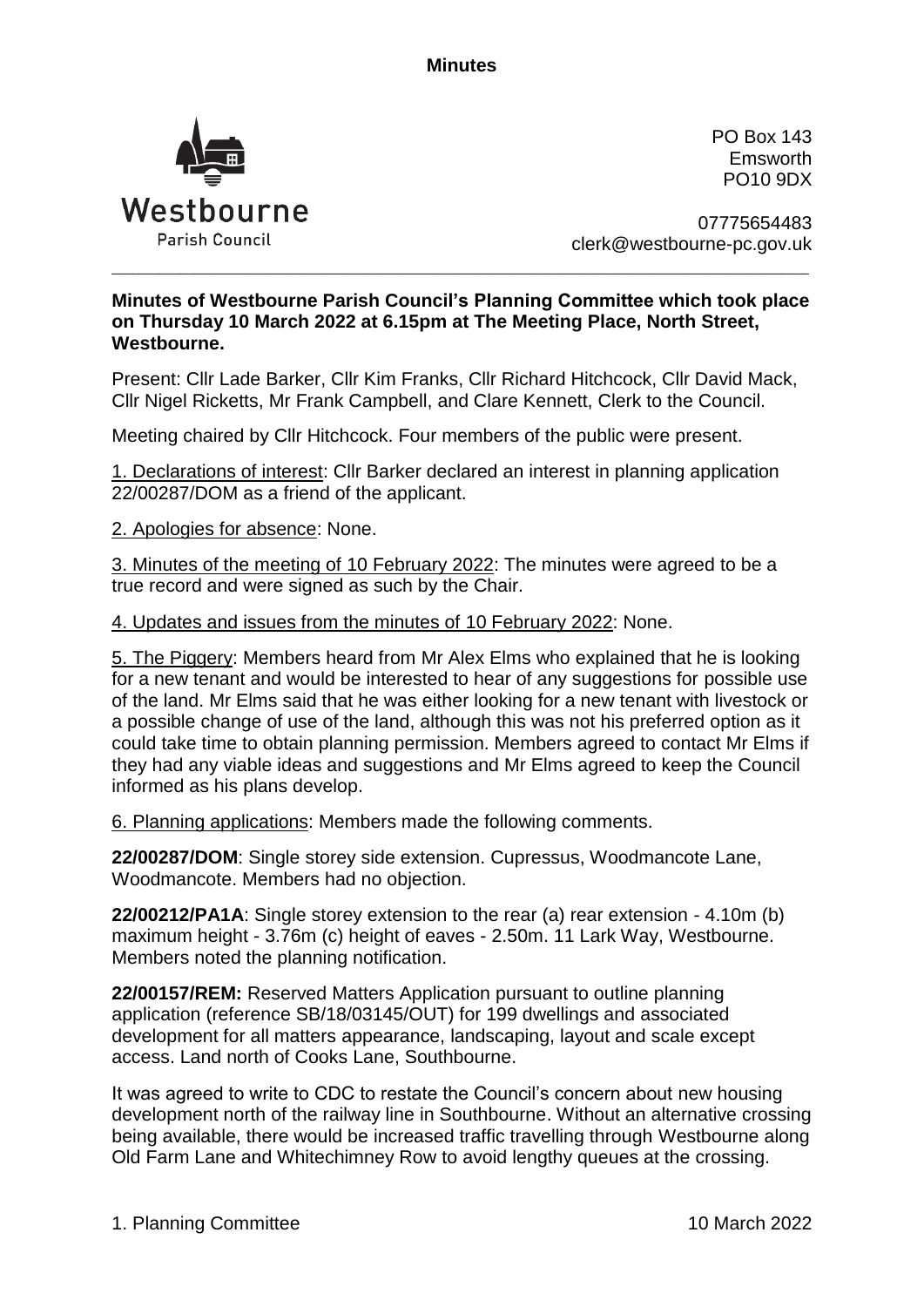**Havant Borough Council: APP/21/00991**. Construction of 7 no. eco-friendly detached dwellings. Land adjacent to Southdown View, Long Copse Lane, Emsworth.

It was agreed to object to the planning application. It was noted by members that the documents seemed to be incomplete and did not provide the detail required to fully understand the proposed development. There was no design and access statement, no drainage assessment and no bio-diversity report. It was also noted that the houses claimed to be eco-homes yet they did not include information about how they would meet the high standard of design needed to achieve this rating. However, it was agreed that irrespective of this, the application amounted to new residential development on the north side of Long Copse Lane which should be opposed. The development would extend the urban edge of North Emsworth into an area of open countryside, filling the important gap between Emsworth and Westbourne on both sides of the county boundary between Hampshire and West Sussex. There had been no previous allocation of the land in the Havant Local Plan and the proposed development would contribute to the urbanisation of Long Copse Lane and would be contrary to the countryside policy of the Havant Borough Local Plan. The land was in a prominent and high position which would clearly be seen from the South Downs National Park which needed to be avoided. The appearance and characteristic of Long Copse Lane is that it is a rural country lane and the development would affect the setting of the village of Westbourne and erode its distinctive nature. The development would contribute to more traffic using Long Copse Lane, particularly the eastern section of Long Copse Lane close to Westbourne, which is narrow, making it difficult for vehicles to pass, and has poor forward visibility with blind bends and high rural hedges. There are no footpaths or street lights and the narrow lane, which cannot accommodate any more traffic, is used by a growing number of horse riders, cyclists and pedestrians all using Hampshire Farm Meadows and local bridle paths. The junction onto North Street in Westbourne is a particularly congested part of the village with significant amounts of on-street parking. Residents are likely to use Long Copse Lane to access local services and facilities, and to travel to Chichester and beyond. The site is adjacent to the northern end of the Emsworth/Westbourne wildlife corridor. As such, it would constitute a major incursion and barrier to wildlife connections between Hollybank Woods, Southleigh Forest, the Solent Coast and the South Downs National Park. It is increasingly acknowledged that habitat should not be preserved in disconnected islands and that there should be buffer zones around them to minimise disturbance. There would be a loss of habitat for wildlife and 12 species of bats, including one of the largest colonies of rare Bechstein's bats in the UK. The Parish Council understands there is insufficient capacity at Thornham Wastewater Treatment Works for any new housing within its catchment area. The proposed development utilises Thornham sewage works, which has only 120 houses capacity remaining (Chichester District Council (CDC) calculations, Feb 2022). Beyond this limit Thornham works will not be able to accommodate any more new housing until remedial work is done by Southern Water at the plant. With no new Ofwat funding for improvements until April 2023. this work is not likely to be implemented before 2027/28. In addition, HBC plans 350 new houses to be connected to Thornham in its Local Plan for Emsworth, and CDC plans 1,580 new houses between Southbourne, Westbourne, Hambrook and Nutbourne. This capacity limitation is underpinned by a CDC Position Statement issued Dec 2021 that HBC will need to respond to under its Duty to Cooperate, and HBC should issue